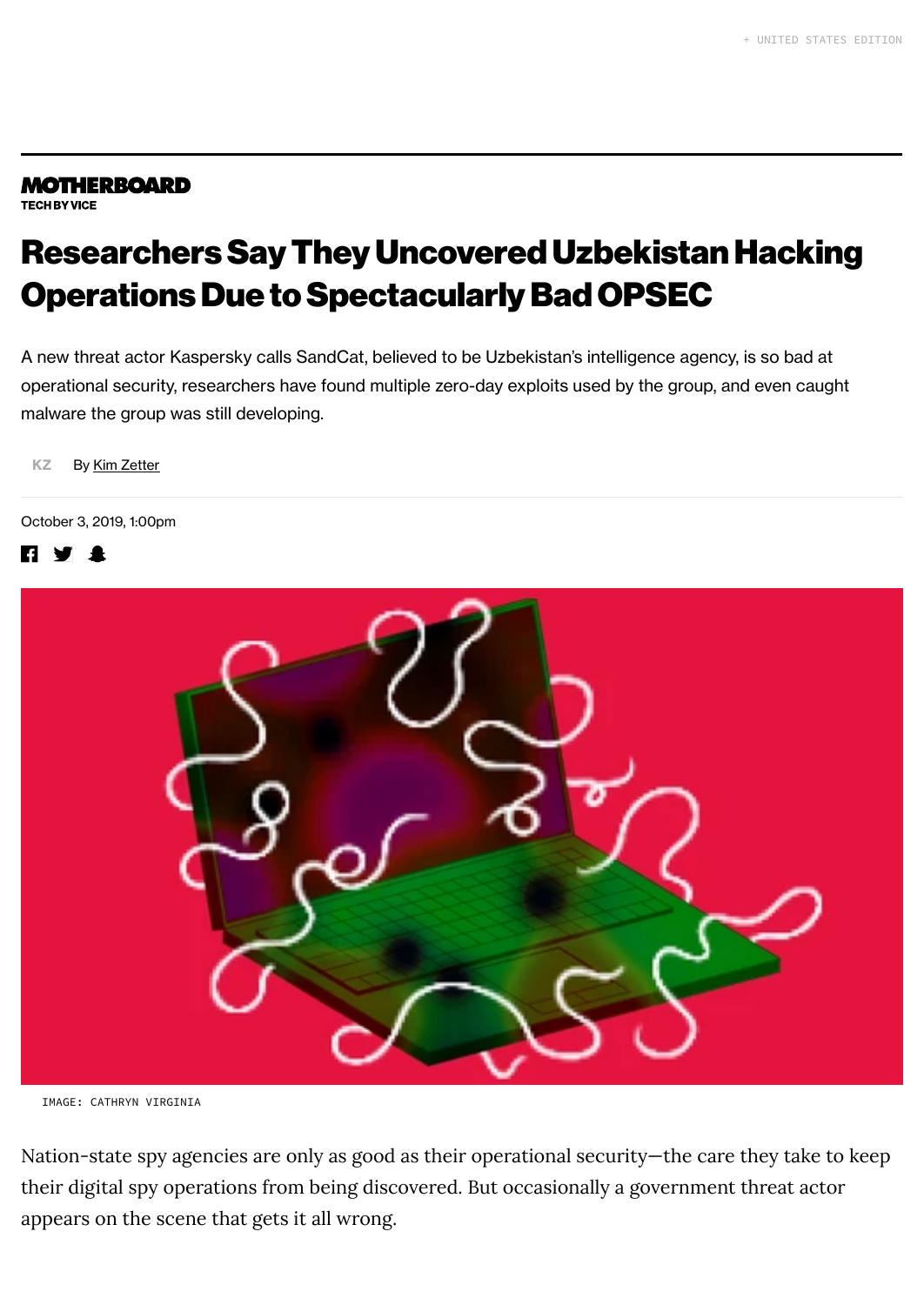The group's lax operational security includes using the name of a military group with ties to the SSS to register a domain used in its attack infrastructure; installing Kaspersky's antivirus software on machines it uses to write new malware, allowing Kaspersky to detect and grab malicious code still in development before it's deployed; and embedding a screenshot of one of its developer's machines in a test file, exposing a major attack platform as it was in development. The group's mistakes led Kaspersky to discover four zero-day exploits SandCat had purchased from third-party brokers to target victim machines, effectively rendering those exploits ineffective. And the mistakes not only allowed Kaspersky to track the Uzbek spy agency's activity but also the activity of other nation-state groups in Saudi Arabia and the United Arab Emirates who were using some of the same exploits SandCat was using.

"These guys [Uzbekistan's intelligence agency] have been around for quite a long time and up until now I'd never heard of Uzbekistan having a cyber capability," said Brian Bartholomew, a researcher with Kaspersky's Global Research and Analysis Team who will present his findings about SandCat today in London at the VirusBulletin conference. "So it was kind of a shocker to me to know that they ... were buying all of [these exploits] and targeting all these people and yet no one has ever written about them."

The SSS, previously known as the National Security Service, isn't new to the spy game: It emerged in 1991 with the collapse of the Soviet Union to succeed the KGB as Uzbekistan's national intelligence agency and secret police, adopting some of the [KGB's surveillance](https://www.wired.com/2012/12/russias-hand/) technologies as well as its oppressive tactics. Known for [its torture](https://www.amnesty.org.uk/files/webfm/Documents/issues/eur_62_1086_2015_uzbekistantorture_fullreport.pdf?sMDvswFYigdhKzuEiNn89TaIgSBqYtF8) and human rights abuses, the SSS was revamped in early 2018 by the country's new president, who sought to reform its repressive ways. But earlier this year the new head of the spy agency was booted after a year on the job, reportedly amid [allegations that](https://eurasianet.org/uzbekistan-head-of-security-services-gets-chop-amid-talk-of-surveillance) the agency had turned its spying capabilities against the new president and his family.

The agency's interest in offensive hacking operations were first exposed in 2015 when a hacker named Phineas Fisher hacked the Hacking Team, an Italian firm that sells hacking tools to governments and law enforcement agencies, and published thousands of emails exposing the company's correspondence with customers, [including](https://wikileaks.org/hackingteam/emails/?q=itt.uz&mfrom=&mto=&title=¬itle=&date=&nofrom=¬o=&count=50&sort=0#searchresult) the SSS. According to the emails, which cover the years 2011-2015, the SSS spent nearly a million dollars on Hacking Team tools. But its hacking operations have gone largely unnoticed until recently.

been used by two other nation-state threat actors in the Middle East in the past—groups security In October 2018, researchers at Kaspersky stumbled across SandCat after discovering an already known piece of malware called Chainshot on a victim's machine in the Middle East. Chainshot had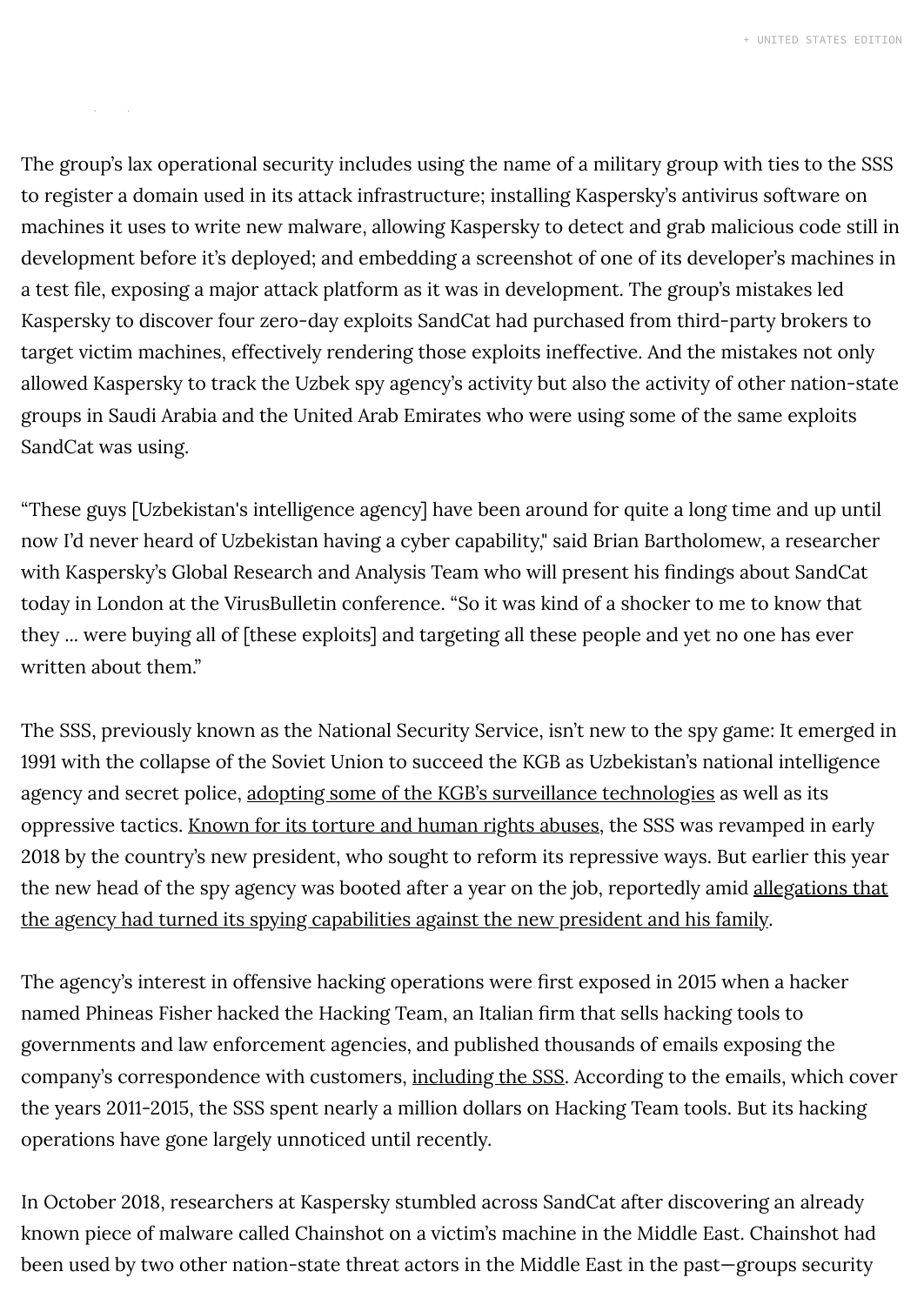As Kaspersky analyzed machines infected with the exploit and Chainshot, and began to dig into the group's infrastructure that was tied to the infections, it ultimately led Kaspersky to discover three more zero days used by the same group each of which got essentially burned as the vulnerabilities they attacked got patched

"I'd call [SandCat] my zero-day Pez dispenser," Bartholomew told Motherboard, "because it seemed like every time we'd [find] another zero-day and patch it, they'd come up with another one. [T]hey're burning through them like nothing, which tells me one thing—that they have tons of money."

The discoveries didn't seem to affect SandCat. But as each zero-day got burned for SandCat, it also got burned for Saudi Arabia and the UAE.

When spy agencies purchase zero-day exploits from brokers, they often have two options: pay a premium rate for an exclusive right to use an exploit, or pay less for exploits that other customers of the broker also get to use. The latter option comes with a risk, though—if any customer using a shared exploit is careless or reckless, this can result in the exploit being caught, effectively burning it for anyone else who paid to use it.

"All it takes is one sloppy customer," Bartholomew said. "One customer who is bad at OPSEC ruins it for all the others."

Kaspersky believes SandCat purchased its exploits from two Israeli companies known as the NSO Group and Candiru but provided Motherboard with no evidence to support this. NSO Group is known for developing and selling some of the most powerful exploits for hacking mobile phones, including malware that has been used to spy on [journalists](https://www.vice.com/en_us/article/59zajx/mexicos-sloppy-hacking-attempts-expose-customers-of-a-dollar1-billion-spyware-company) and [dissidents](https://www.vice.com/en_us/article/mg7pjy/ahmed-mansoor-million-dollar-dissident-government-spyware). Candiru is more of a fullservice agency that provides, in addition to attack tools for computers, a platform for managing attack operations. A [spokeswoman](https://www.haaretz.com/middle-east-news/.premium-top-secret-israeli-cyberattack-firm-revealed-1.6805950) for the NSO Group wouldn't say whether the company has ever sold exploits to the SSS but told Motherboard the company "does not develop or license any products for PC-related interception such as 'Chainshot.'" Motherboard was unable to reach Candiru. A different Israeli company is known to have supplied [surveillance](https://equalit.ie/deflect-labs-report-6/) equipment to Uzbekistan, suggesting strong ties between the latter and the Israeli surveillance industry.

Initially Kaspersky didn't know who SandCat was, but it didn't take a lot of work to tie it to Uzbekistan's SSS.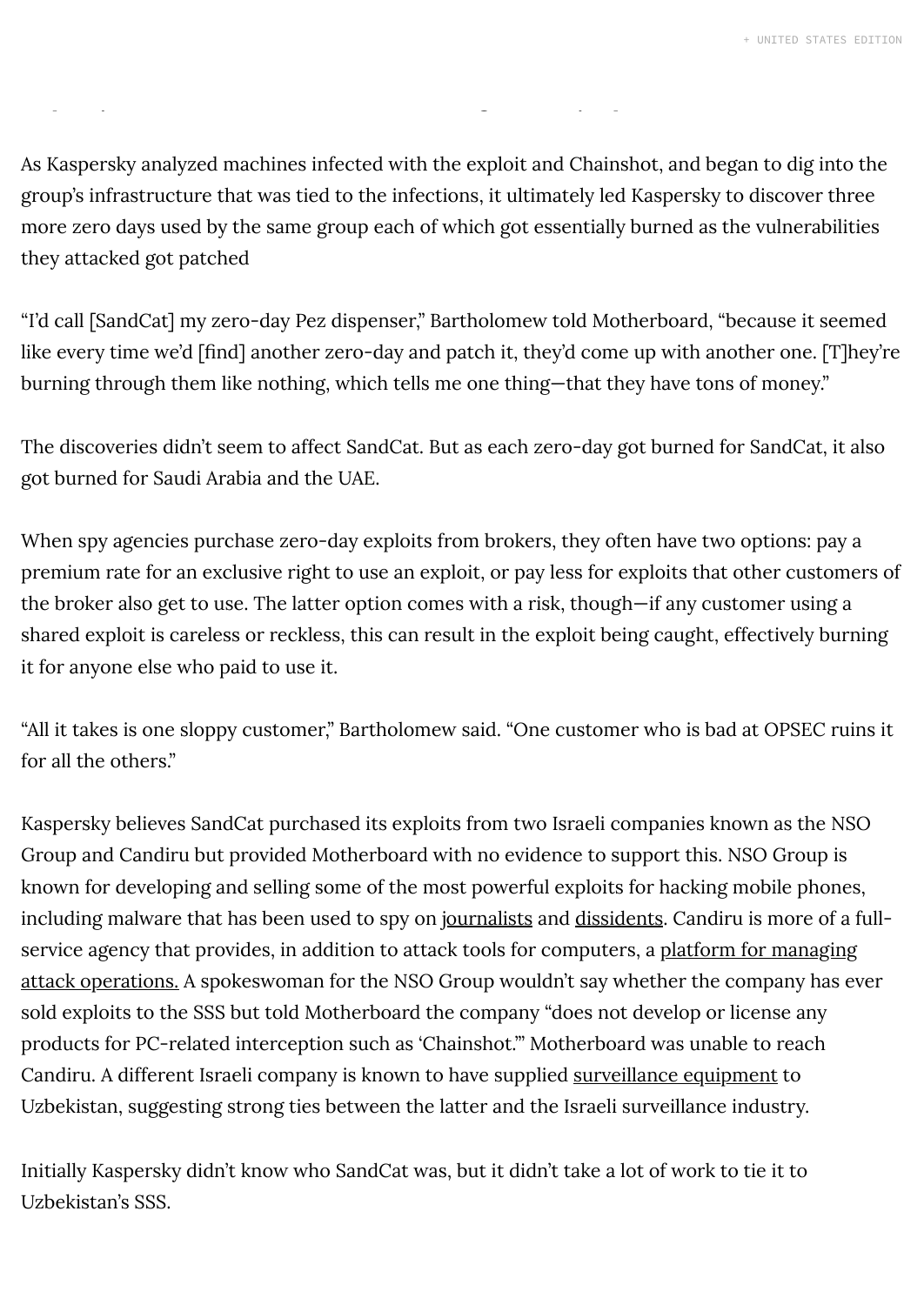tool enabled, which causes the antivirus software to grab a copy of any files on the machines that it suspects are malicious and sends them back to Kaspersky for analysis.

"[T]hat's how we caught a lot of this stuff … every time they would test it, our [software] would pull the binaries back," Bartholomew said.

Furthermore, any time SSS's suppliers sent SandCat new exploits for use, they arrived on a thumb drive. When SandCat developers inserted the drive into their machines, the Kaspersky software would automatically scan it for malware and grab files it deemed malicious.

"I think we got one of those exploits before they even were able to use it," Bartholomew said.

Having identified the systems SandCat used for development and testing, they discovered that these machines used IP addresses that resolved to the "itt.uz" domain. When Bartholomew looked up the registration information for itt.uz, it showed a 2008 registration to an entity in Tashkent, Uzbekistan called "Military Unit 02616." Military Unit 02616 is cited in an [Uzbekistan](https://uzxalqharakati.com/ru/archives/22106) court case for doing forensics on electronic devices seized from the defendant by an investigative unit of the SSS.

"Can it be this easy?" Bartholomew said he wondered. "I really wrestled hard with that for a long time thinking there's no way it's this easy. But every piece of data that we have links back to the same thing."

SSS's email domain resolved to the IP address 84.54.69.202, and the systems SandCat uses for developing and testing its malware use a nearly identical address 84.54.69.203. SandCat uses these same machines to upload test files to Virus Total. Virus Total is a website that aggregates numerous anti-virus programs so that anyone can upload suspicious files to the site to see if it's malicious. Attackers also sometimes upload their new malware to the site to test if it can successfully bypass antivirus detection, but Virus Total records the IP address from which every file is uploaded, which means that malicious files SandCat uploaded to the site for such testing can be traced back to SandCat's machines.

"As a developer you don't upload to Virus Total, [but] if you do, don't do it from the same IP addresses that you're conducting your operations from," Bartholomew said

In October 2018, during the time SandCat's zero-days were starting to be discovered and burned, the group began developing its own attack platform called Sharpa. Bartholomew thinks whoever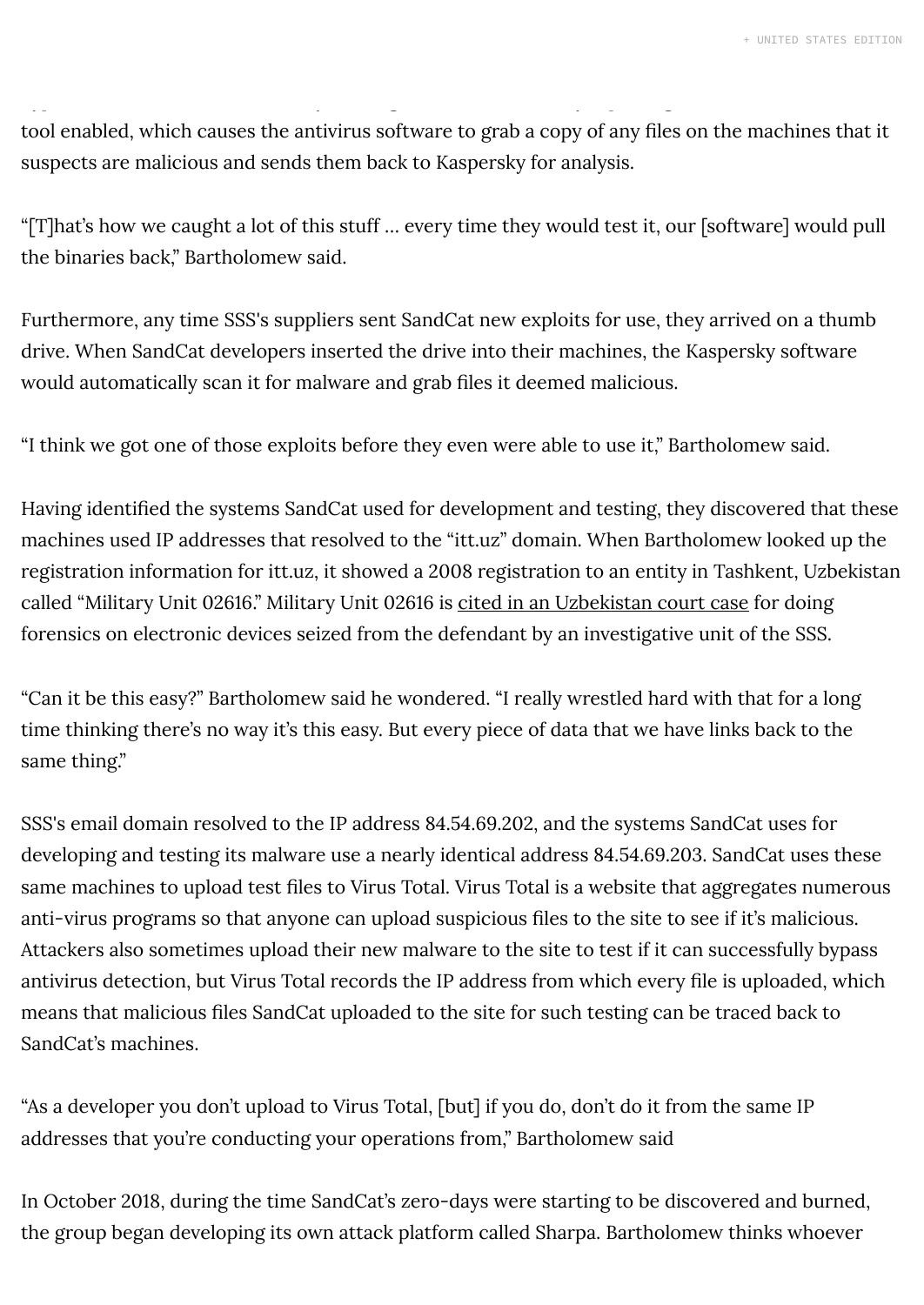It's also possible the change was simply due to a natural progression, however—many spy agencies start out using a platform and malware purchased from others before developing internal capabilities to build their own. Or the move might have been brought on by budgetary constraints after the new president announced in 2017 he planned to rein in the powers of the SSS, reduce the number [of dissidents being](https://www.reuters.com/article/us-uzbekistan-security-blacklist-idUSKCN1AV1O1) monitored on government blacklists, and transfer some SSS responsibilities to other agencies.

But if SandCat's mistakes did cause its suppliers to fire it as a customer, the group didn't reform its bad habits in developing its new platform.

In the process of conducting some tests, one of SandCat's developers took a screenshot of his desktop with a detailed image of the Sharpa interface open on it, and put it in a test file that he ran on a machine with the Kaspersky software on it. He wanted to be able to load Sharpa onto victim machines using a malicious Word file and for some reason used the screenshot of his desktop as part of the Word file. When Kaspersky's software grabbed the malicious file, the researchers learned about the new platform in development as well as other intel. The screenshot, for example, shows developer notes written in Uzbek, confirming the language of the developers, and also shows the interface used to track and control Sharpa once it's on infected machines. It also shows the IP addresses for SandCat's test machines.

"This was really important, because … we didn't know about [these] addresses [before this]. So we were able to go back in our telemetry and find more installations of more stuff because this IP address showed up in the screenshot," Bartholomew said.

Bartholomew refers to SandCat as "trash actors" because of their reckless mistakes. But he thinks their OPSEC failures can be attributed to arrogance and inexperience.

"A lot of the [nation-state threat actors] in that region have the same bravado. They just don't care [about being stealth]. They adamantly deny everything. And if they get caught they get caught," he said. But he notes that SandCat is still in the infant stage of development, even though it's been active in spying a long time, and is bound to make rookie mistakes.

In publicly exposing the group's mistakes now, it's likely that SandCat will improve its OPSEC. But Bartholomew says exposing them will also increase the number of researchers tracking them, which could help uncover more of their current victims and provide them with protection.